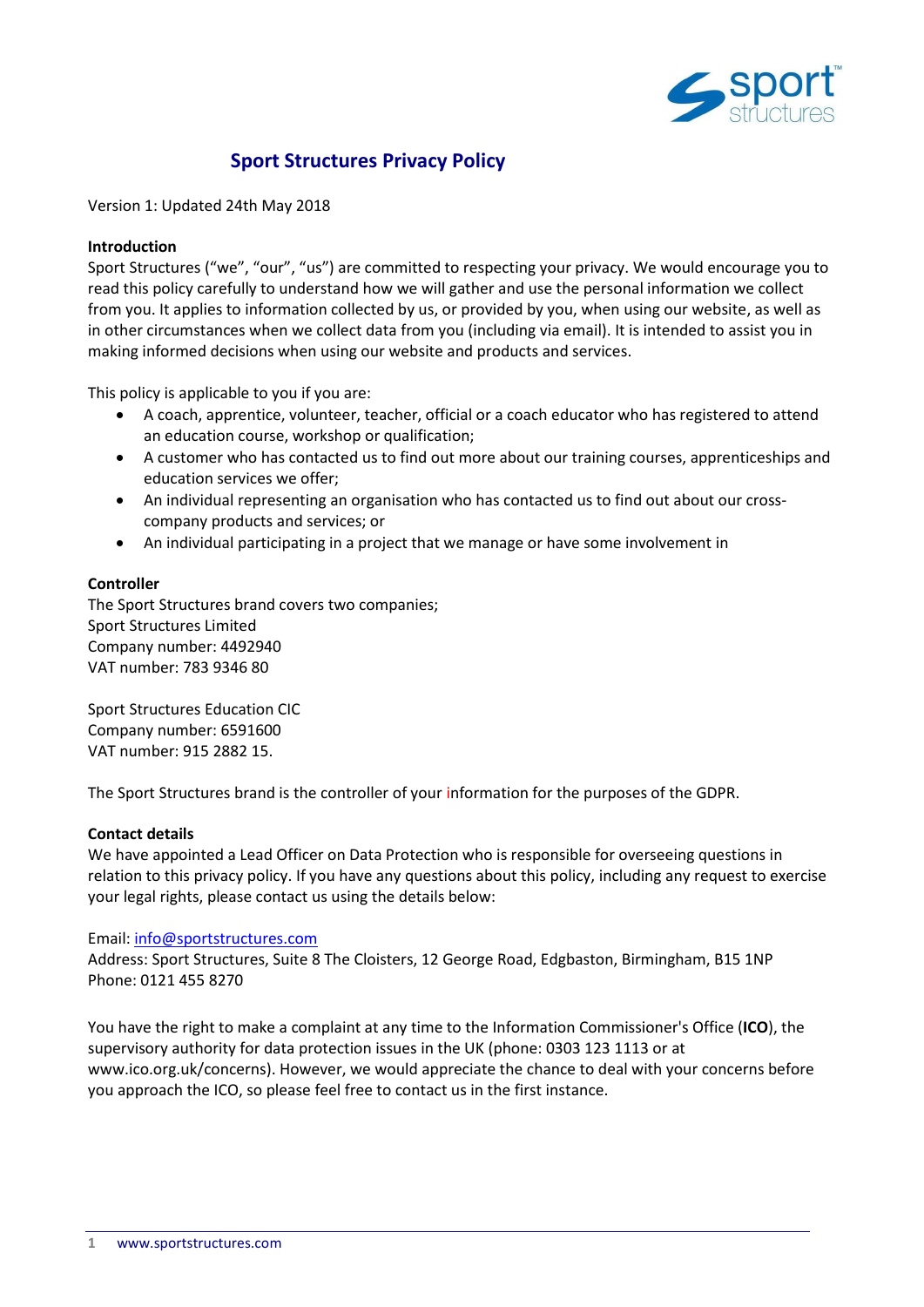

# **Changes to this Privacy Policy and changes to your details**

We will need to update this Privacy Policy from time to time as the law and/or our organisation changes and develops. If changes are made to the policy, we will update the version date at the top of this page. We will endeavor to tell you in advance by sending a message to you if we hold your email address. If you continue to use our websites and/or services after we have changed our privacy notice, we will take this as an indication that you accept the changes.

# **Third party links**

Our website may include links to third-party websites, plug-ins and applications. Clicking on those links or enabling those connections may allow third parties to collect or share data about you. We do not control these third-party websites and are not responsible for their privacy statements. When you leave our website, we encourage you to read the privacy notice of every website, plug-in and/or application that you visit.

# **Personal information we may collect from you**

When you register with us or purchase a product or service from us, you may provide us with, or we may obtain personal information about you, such as information regarding your:

- Personal contact details i.e. name, title, address, email addresses, telephone numbers, emergency contact name and number
- Personal details i.e. date of birth, gender;
- Records of interactions with us such as telephone conversations, emails and other correspondence and your instructions to us;
- Bank, credit/debit card and other payment details you provide so that we can receive payments from you and details of the financial transactions with you
- Use of and movements through our website portal, user names and other IT system identifying information;
- Records of your attendance at any courses or events hosted by us;
- Images in video and/or photographic form and voice recordings; and
- Marketing preferences so that we know whether and how we should contact you.

# *Coaches, volunteers, teachers, officials, coach educators and apprentices*

If you have registered with us as a member of our workforce or to attend an education course/workshop/qualification or any of our education products or services, you may also provide us with, or we may obtain the following additional personal information from you (if applicable):

- A coach membership number
- Your affiliated club or other organisation
- Your coaching / tutoring/ assessing / quality assurance history
- Evidence of relevant qualifications
- Accreditation/qualification start and end date
- Identification documents such as passport, utility bills, driving license etc.

# **Sensitive data**

In certain situations, we have to collect sensitive data about you. Under data protection law this is known as "special category" data and includes details about:

- your race or ethnicity, religious or philosophical beliefs, sexual orientation, political opinions
- your health, including any medical conditions or factors which may affect participation/performance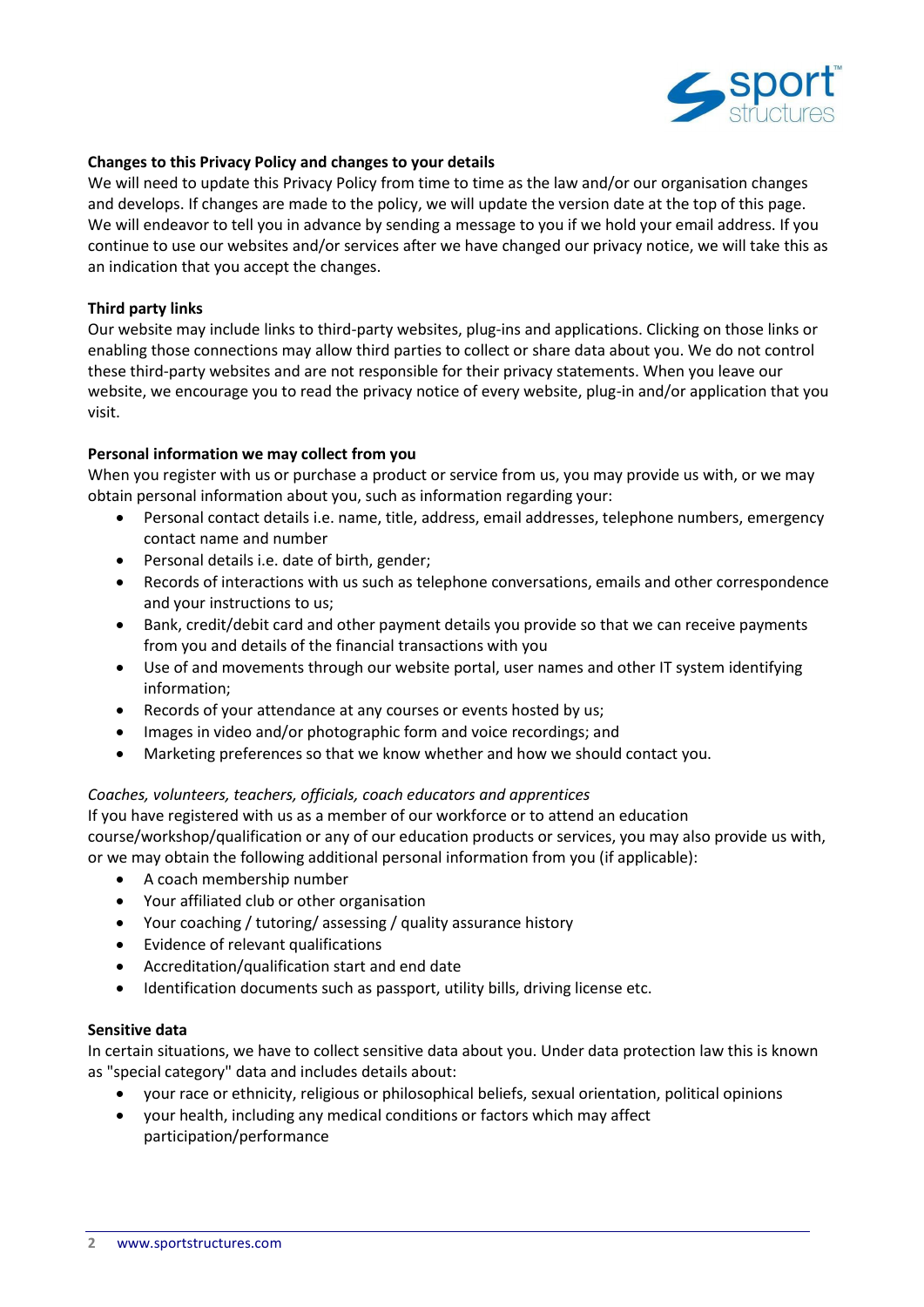

We will not collect all of the above types of sensitive data about you in all

circumstances, We will only collect specific data when we have there is a legitimate business reason to do so for example in the following situations:

- As part of an education course / qualification registration
- When you are applying for a job with us
- If you are registered to become part of our coach educator workforce

# **Where we collect your information**

We typically collect personal information about you through direct interactions: you may give us your personal information when you sign up for one of our products or services via our website at [www.sportstructures.com](http://www.sportstructures.com/) or via phone, post, email, social media or otherwise. Alternatively, this may be given if you make an enquiry / complaint or when you correspond with us via phone, email or via other technological mechanisms.

If you are providing us with details of referees, next of kin, family members and emergency contacts they have a right to know and to be aware of what personal information we hold about them, how we collect it and how we use and may share that information. We would encourage you to share this Privacy Policy as appropriate.

# **How do we use your personal data?**

We only use your personal data when allowed to do so by law. Please note that you have the right to withdraw your consent at any time by [contacting us](mailto:info@sportstructures.com) or unsubscribing to our messages.

Please note however that the withdrawal of your consent will not affect any use of the data made before you withdrew your consent and we may still be entitled to hold and process the relevant personal information to the extent that we are entitled to do so on bases other than your consent.

The table on the following page describes the main purposes for which we process your personal information. Please contact us if you would like further information about the specific basis for processing.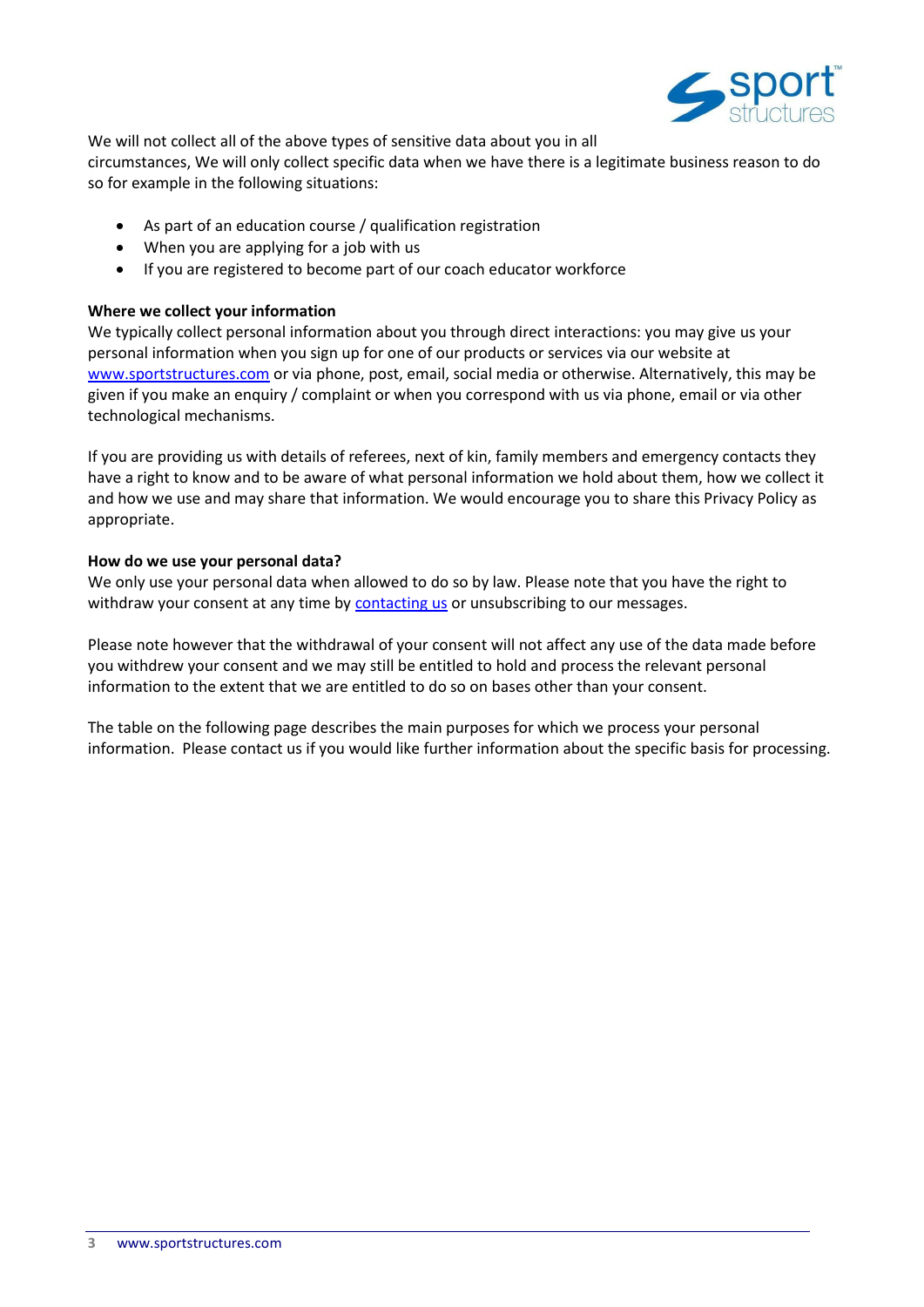

| <b>Activity</b>                                       | <b>Personal data</b>                                                      | <b>Basis for processing</b>                           |
|-------------------------------------------------------|---------------------------------------------------------------------------|-------------------------------------------------------|
| To process and deliver a product or service that you  | Personal contact details, personal details,                               | Performance of a contract with you                    |
| have requested from us, including:                    | transaction and payment data                                              |                                                       |
|                                                       |                                                                           | Necessary for our legitimate interests                |
| -Registering for a course or educational programme or | Details of your affiliated club / organisation,                           |                                                       |
| purchasing a product via our website                  | identification documents, coaching history,                               |                                                       |
| -issuing a refund                                     | evidence of qualifications                                                |                                                       |
| -to manage the payment, fees and charges              |                                                                           |                                                       |
| -to collect and recover money owed to us              |                                                                           |                                                       |
| -any other contractual arrangement that we agree to   |                                                                           |                                                       |
| enter into with you                                   |                                                                           |                                                       |
| To register you as a member of our workforce to       | Personal contact details, personal details and                            | This is required to ensure all workforce meet the     |
| deliver education programmes                          | payment data                                                              | required workforce criteria                           |
|                                                       |                                                                           |                                                       |
|                                                       | Identification documents, coaching history,<br>evidence of qualifications |                                                       |
| To tailor our direct marketing to you and to send you | Personal contact and personal details                                     | In terms of tailoring our direct marketing,           |
| direct marketing communications including via:        |                                                                           | necessary for our legitimate interests, being able to |
|                                                       |                                                                           | develop our business and inform our marketing         |
| -Email                                                |                                                                           | and communications                                    |
| -SMS                                                  |                                                                           |                                                       |
|                                                       |                                                                           | In terms of sending direct marketing where you are    |
|                                                       |                                                                           | a customer and have not previously opted out of       |
|                                                       |                                                                           | receiving such direct marketing, as necessary for     |
|                                                       |                                                                           | our legitimate interests, being able to offer you     |
|                                                       |                                                                           | relevant products and services related to what we     |
|                                                       |                                                                           | have previously provided to you                       |
| To enable you to take part in prize draws,            | Personal contact and personal details                                     | Performance of a contract with you                    |
| competitions or surveys                               |                                                                           | Necessary for our legitimate interests, being able    |
|                                                       |                                                                           | to study how customers use our products and           |
|                                                       |                                                                           | services, to develop them and grow our business       |
| To manage our relationship with you, which includes:  |                                                                           | Performance of a contract with you                    |
|                                                       |                                                                           |                                                       |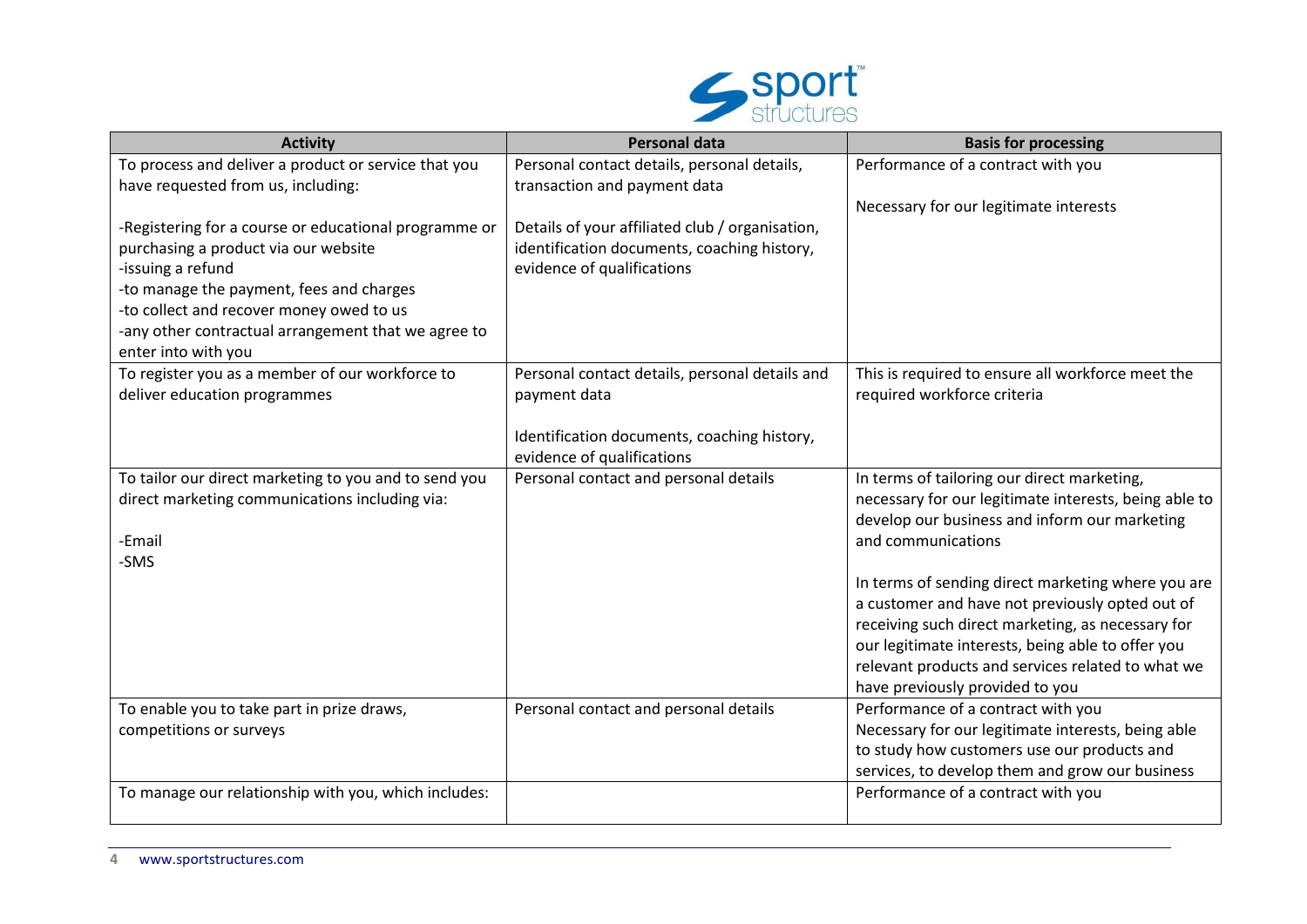

| <b>Activity</b>                                       | Personal data | <b>Basis for processing</b>                         |
|-------------------------------------------------------|---------------|-----------------------------------------------------|
| -to notify you about changes to our Privacy Policy    |               | Necessary to comply with a legal obligation         |
| -to communicate with you about changes to our         |               |                                                     |
| product and services, websites and other services and |               | Necessary for our legitimate interests (to keep our |
| activities from time to time                          |               | records updated and to study how customers use      |
| -to respond to, deal with and address any questions,  |               | our products/services)                              |
| suggestions, issues or complaints you have raised     |               |                                                     |
| -to respond to any social media reviews, posts or     |               |                                                     |
| other public comments you make about us, our          |               |                                                     |
| brands, website, services or other activities         |               |                                                     |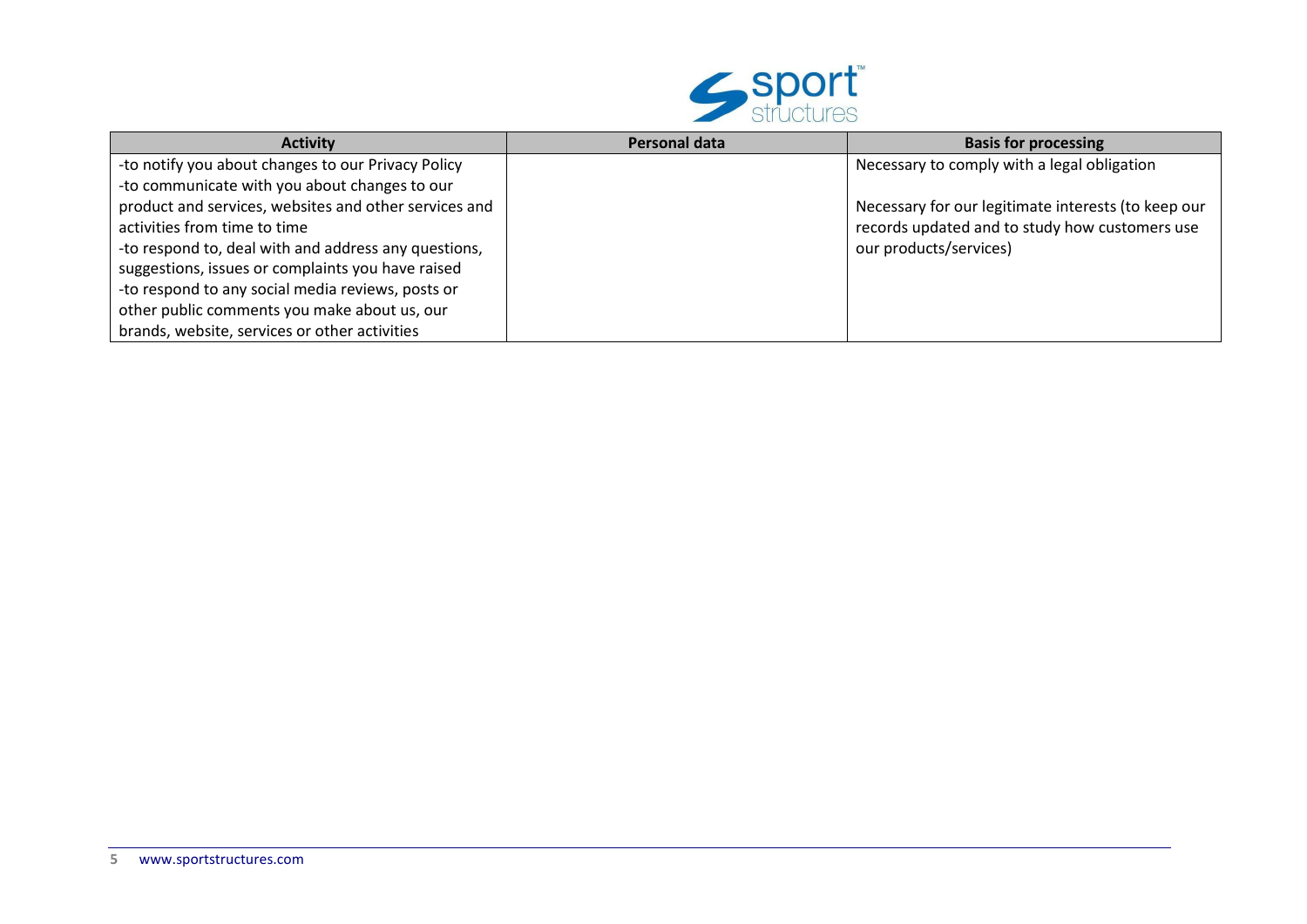

#### **Marketing to you**

We may contact you by email, post or SMS with information about products and services we believe you may be interested in. We will only send marketing messages to you in accordance with the marketing preferences you set. You can then let us know at any time that you do not wish to receive marketing messages by emailing us at [info@sportstructures.com.](mailto:info@sportstructures.com) You can also unsubscribe from our marketing by clicking on the unsubscribe link in the marketing messages we send to you.

#### **How we share your personal data**

We cannot provide many of the services and benefits identified above without involving other people and organisations. We only share your information in accordance with the laws applicable to us and for the purposes set out in the table.

We share personal information with the following parties:

- Any party approved by you
- To national governing bodies or regional bodies for the sports offered in our products and services
- To awarding bodies or end point assessment organisations (i.e.  $1<sup>st</sup>4S$ port qualifications, City and Guilds)
- To other service providers: i.e. email marketing specialists, payment processors and IT services (including website, CRM)
- The Government or our regulators: where we are required to do so by law or to assist with their investigations or initiatives
- Any funding providers or partners in a programme

#### **How we keep your personal data secure**

We take the security of your personal data very seriously and have in place appropriate security measures at all times, including where we share your information with our suppliers and partners, to protect your personal data from being accidentally lost, used or accessed in an unauthorised way, altered or disclosed. We have also put in place procedures to deal with any suspected personal data breach and will notify you and any applicable regulator of a breach where we are legally required to do so.

#### T**ransferring personal data internationally**

We do not envisage transferring any information about or relating to anyone who is located outside of the European Economic Area. The information we collect may be transferred to organisations who may store and use such data at premises in other countries. Where we allow an organisation to process your personal information outside of the European Economic Area, any transfers made will be in full compliance with all aspects of applicable privacy and data protection law.

#### **IP addresses and cookies**

As you interact with our website and our services, we may automatically collect technical data about your equipment, browsing actions and patterns. This data about our users' browsing actions and patterns does not identify any individual.

We collect this personal data by using [cookies](https://ico.org.uk/for-organisations/guide-to-pecr/cookies-and-similar-technologies/) (which is stored on the hard drive of your computer) and other similar technologies. We may also receive technical data about you if you visit other websites employing our cookies.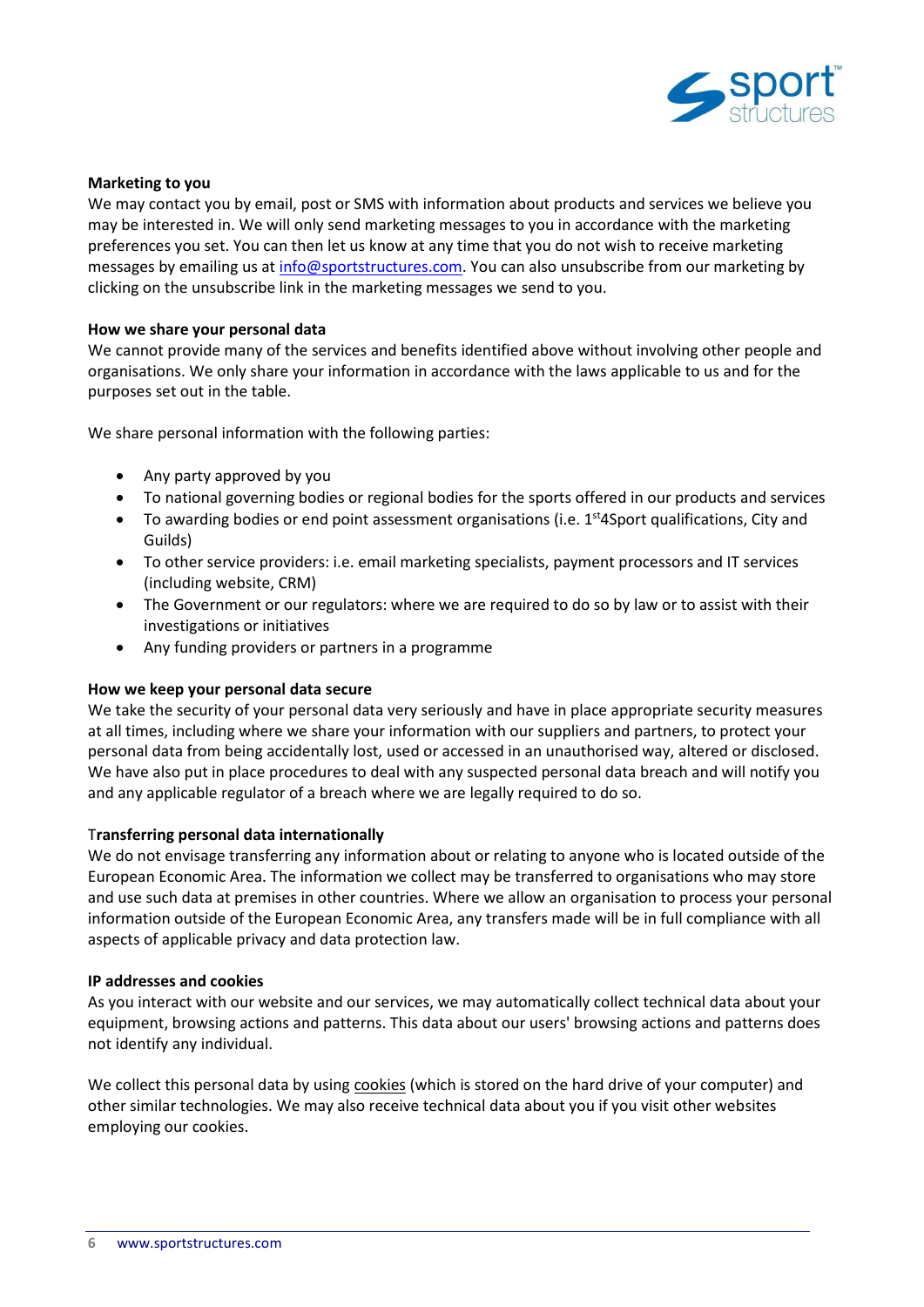

You may refuse to accept cookies by activating the setting on your browser which allows you to refuse the setting of cookies. However, if you select this setting you may be unable to access certain parts of our website.

# **Retaining your personal data**

We can only keep your personal data for as long as necessary and for the purposes we are collecting it for, including for the purposes of satisfying any legal, accounting, auditing or reporting requirements.

The precise length of time we hold your personal data for varies depending on the individual circumstances, but in determining the appropriate retention period for personal data, we consider the amount, nature, and sensitivity of the personal data, the potential risk of harm from unauthorised use or disclosure of your personal data, the purposes for which we process your personal data and whether we can achieve those purposes through other means, and the applicable legal requirements.

We regularly review our retention periods to ensure that we are not keeping your data for longer than necessary. Details of retention periods for different aspects of your personal data are available by [contacting us.](mailto:info@sportstructures.com)

# **Your rights**

In certain circumstances, you may have the right to request access, transfer, rectification and/or erasure of the personal data that we process about you. You may also have the right to object to and/or restrict our processing of your personal data. Details of the rights are set out below.

- **Human intervention:** you may request human intervention where a decision has been made about you based solely on automated processing, and/or you may challenge that decision (this may happen in the context of our recruitment process where we collect information relating to whether or not a candidate has unspent criminal convictions).
- **Access:** you may request access to your personal data, which enables you to receive a copy of the personal data that we hold about you and to check to see if we are processing it lawfully.
- **Transfer:** you may request that we transfer your personal data to you or a third party. We will provide to you, or a third party you have chosen, your personal data in a structured, commonly used, machinereadable format. Please note that this right only applies to automated information which you initially provided consent for us to use or where we used the information to perform a contract with you.
- **Rectification:** you may request rectification of the personal data that we hold about you. This enables you to have any incomplete or inaccurate data we hold about you corrected, though we may need to verify the accuracy of the new data you provide to us.
- **Erasure:** you may request erasure of the personal data that we hold about you. This enables you to ask us to delete or remove personal data where there is no good reason for us continuing to process it. You also have the right to ask us to delete or remove your personal data where you have successfully exercised your right to object to processing (see below), where we may have processed your information unlawfully or where we are required to erase your personal data to comply with local law. Note, however, that we may not always be able to comply with your request of erasure for specific legal reasons which will be notified to you, if applicable, at the time of your request.
- **Object:** you may object to how we are processing your personal data where we are relying on a legitimate interest (or those of a third party) and there is something about your particular situation which makes you want to object to processing on this ground as you feel it impacts on your fundamental rights and freedoms. You also have the right to object where we are processing your personal data for direct marketing purposes. In some cases, we may demonstrate that we have compelling legitimate grounds to process your information which override your rights and freedoms.
- **Restriction:** you may request that we restrict how we process your personal data. This enables you to ask us to suspend the processing of your personal data in the following scenarios: (a) if you want us to establish the data's accuracy; (b) where our use of the data is unlawful but you do not want us to erase